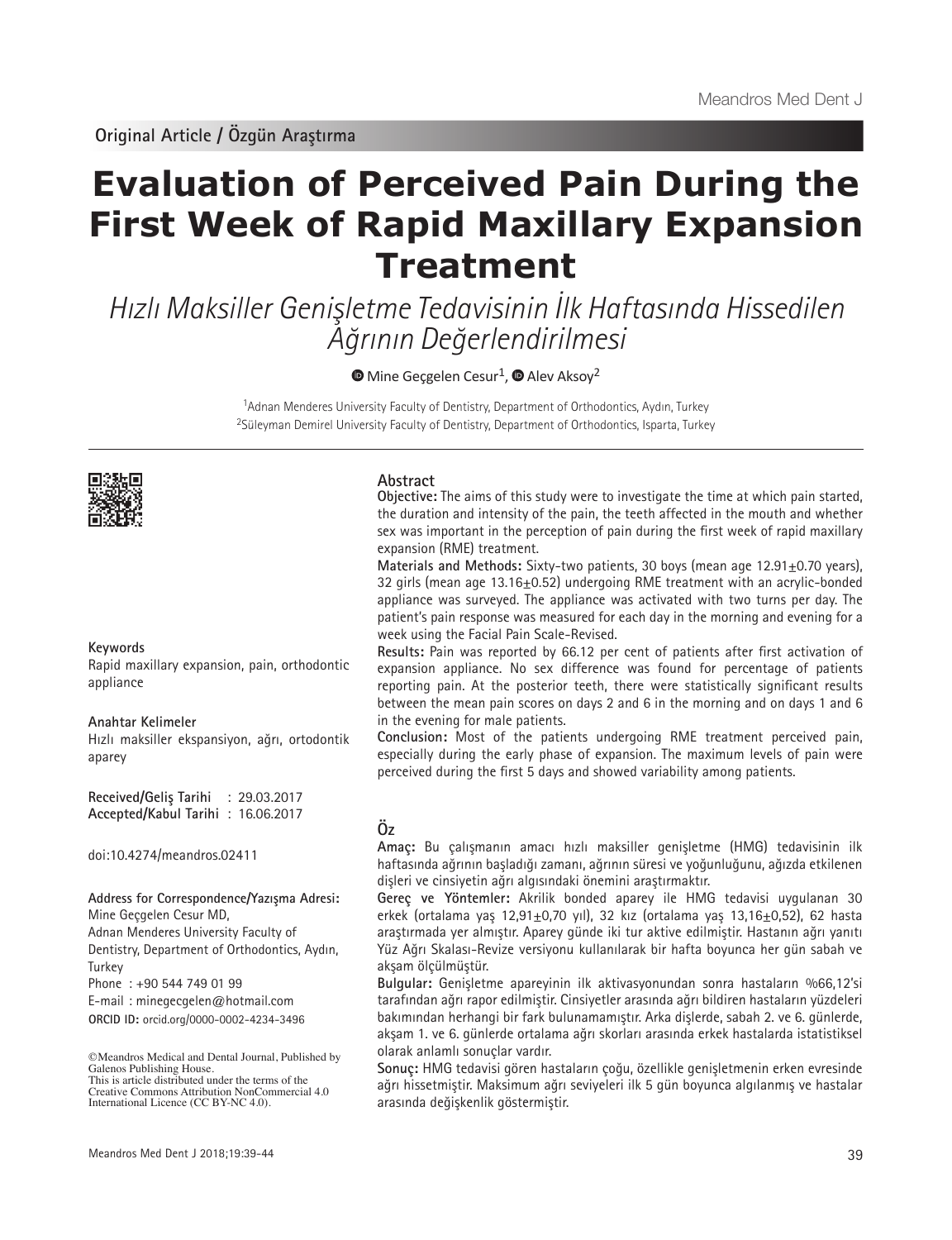# **Introduction**

Rapid maxillary expansion (RME) is used to correct transverse discrepancies between the maxilla and mandible by opening the mid-palatal suture (1,2). This treatment is commonly preferred by many orthodontists in the primary, mixed or permanent dentition (3,4).

Ten Cate et al. (5) reported traumatic tears, death of fibroblasts, disruption of collagen fibres, and acute inflammation after exerting an expansion force in rats. As part of this inflammatory process, the patient feels a painful sensation, which is often expressed in the whole craniofacial region (6).

Orthodontic pain and discomfort may negatively affect patient cooperation and discourage some patients from seeking treatment (7,8). Different studies have shown that 70-95% of patients complain of the pain caused by orthodontic appliances (9-11).

In the literature, many studies have reported pain associated with different orthodontic procedures such as placement of separator, miniplate, microimplant, archwire, wear of elastics, headgear and debonding (12-18). Few studies have explored the pain and the discomfort during RME treatment (1-3,19).

The purpose of this study was to investigate the following questions after application of RME appliance: (1) the time at which the pain started, (2) the duration and intensity of the pain, (3) the teeth affected in the mouth and (4) whether sex was important in the perception of pain.

### **Materials and Methods**

The study group was comprised of a total of 62 patients (30 boys, 32 girls) who applied to Department of Orthodontics at Adnan Menderes University for orthodontic treatment. The mean age was 12.91±0.70 years for boys and 13.16±0.52 years for girls. The inclusion criteria were functional unilateral or bilateral posterior crossbite with transverse deficiency, the absence of any craniofacial anomalies such as cleft lip and palate. All patients were between S and MP3u maturation stages at the beginning of treatment. The patients were informed about the treatment procedures and informed consent was obtained from all patients. This study was approved by the Research Ethics Committee of the Süleyman Demirel University with the reference number 72867572-050-1186.

All patients were treated with an acrylic-bonded RME appliance as described by Akkaya et al. (20). The expansion screw was activated by the patients twice a day with one-quarter turn in the morning and in the evening until the palatal cusps of the maxillary first molars contacted the buccal cusps of the mandibular first molars. The questionnaires were analyzed by one of the authors, who were blinded to the study and performed no orthodontic treatment on the patients.

The patients were given prepared questionnaires and instructed on how they should be completed after the RME appliances were bonded. The first activation was performed in the dental clinic in the morning. The patient was asked to rate his/her perceived pain using pain scale immediately after the activation and repeat the expansion procedure and pain measurements at home for the remaining turns. The questionnaires were completed by all patients after one week. Question 1 is about the time at which pain first perceived after first activation of expansion screw. In the following questions, the patients were asked individually for each day in the morning and in the evening for a week, whether they felt pain, in which teeth they perceived pain. The Faces Pain Scale-Revised (FPS-R) was used for measurement of the intensity of the pain. It is comprised of six horizontally arranged sex-and race-neutral faces depicting expressions of "no pain" (furthest left) to "very much pain" (furthest right) on a piece of paper. The patient is asked to point to the face that indicates how much pain he/she feels, and his/her reported pain is subsequently scored 0, 2, 4, 6, 8, 10 for the six faces (Figure 1) (21).

# **Statistical Analysis**

All analyses were performed with the software SPSS 18.0 for Windows (SPSS, Inc., Chicago, Illinois). Z-test analysis was used for comparison of the ratios between the sex and the percentage of patients reporting pain. FPS-R scores over the study period were assessed using Friedman rank test followed by Bonferroni-Dunn test to ascertain significance between the mean ranks of days. P value <0.05 was considered statistically significant.

# **Results**

Pain was reported by 66.12 per cent (41 patients) after first activation of expansion screw. 87.80 per cent (36 patients) perceived pain in the first two hours (Table 1).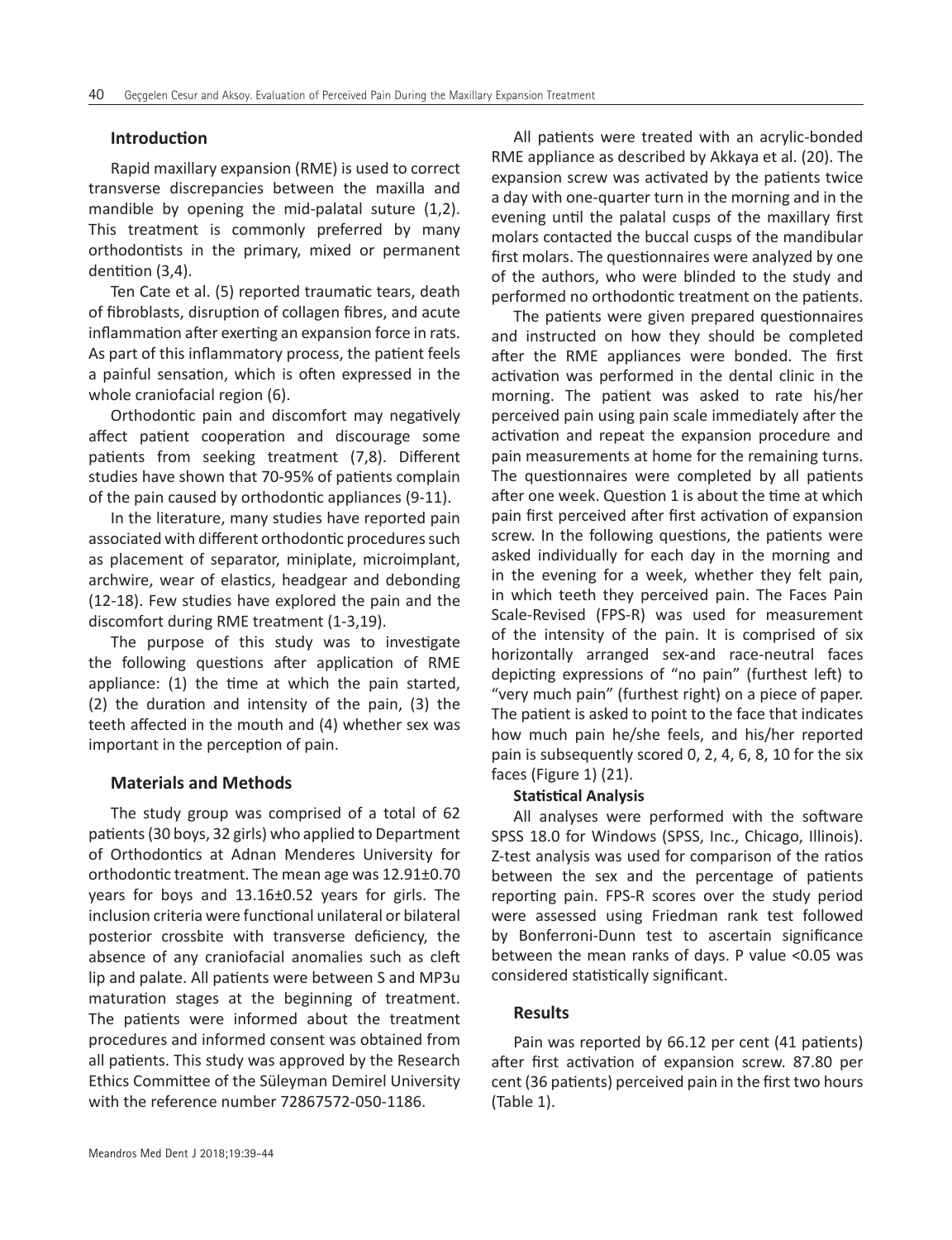Comparison of the percentages of patients reporting pain according to sex showed that there were no statistically significant results (p>0.05) (Table 2).

Distribution of patients reporting pain at the anterior and posterior teeth regions through 8 days were showed in Table 3. The percentage of patients reporting pain at the posterior teeth was greater than the anterior teeth.

Table 4 showed the distribution of mean FPS-R scores of each morning and evening according to

|                  | Table 1. Distribution of initial pain versus time after |  |  |  |
|------------------|---------------------------------------------------------|--|--|--|
| first activation |                                                         |  |  |  |

|      | Time of initial pain |       |   |                                        |              |        |  |  |  |  |  |  |
|------|----------------------|-------|---|----------------------------------------|--------------|--------|--|--|--|--|--|--|
|      |                      |       |   | The first 2 hours   After the 2nd hour | <b>Total</b> |        |  |  |  |  |  |  |
|      | n                    | %     | n | %                                      | $\mathbf n$  | %      |  |  |  |  |  |  |
| Pain | 36                   | 87.80 |   | 12.19                                  | 41           | 100.00 |  |  |  |  |  |  |

%: Percentage of patients reporting pain, n: Number of patients reporting pain

## **Table 2. Comparison of the percentage of patients reporting pain according to sex**

|                     |    | <b>Morning</b> |                |             | <b>Evening</b> |       |             |       |  |  |
|---------------------|----|----------------|----------------|-------------|----------------|-------|-------------|-------|--|--|
| Days                |    | <b>Female</b>  |                | <b>Male</b> | <b>Female</b>  |       | <b>Male</b> |       |  |  |
|                     | n  | %              | n              | %           | n              | %     | n           | %     |  |  |
| $1st$ day           | 20 | 62.50          | 21             | 70.00       | 17             | 53.12 | 21          | 70.00 |  |  |
|                     | 8  | 38.09          | 3              | 30          | 10             | 47.61 | 3           | 30    |  |  |
| $2nd$ day           | 24 | 75.00          | 24             | 80.00       | 24             | 75.00 | 21          | 70.00 |  |  |
|                     | 5  | 23.80          | $\overline{2}$ | 20          | 5              | 23.80 | 3           | 30    |  |  |
|                     | 23 | 71.87          | 21             | 70.00       | 23             | 71.87 | 21          | 70.00 |  |  |
| 3rd day             | 6  | 28.57          | 3              | 30          | 6              | 8.57  | 3           | 30    |  |  |
| 4 <sup>th</sup> day | 24 | 75.00          | 18             | 60.00       | 23             | 71.87 | 15          | 50.00 |  |  |
|                     | 5  | 23.80          | 4              | 40          | 6              | 28.57 | 5           | 50    |  |  |
| 5 <sup>th</sup> day | 24 | 75.00          | 18             | 60.00       | 24             | 75.00 | 21          | 70.00 |  |  |
|                     | 5  | 23.80          | 4              | 40          | 5              | 23.80 | 3           | 30    |  |  |
| $6th$ day           | 20 | 62.50          | 18             | 60.00       | 23             | 71.87 | 15          | 50.00 |  |  |
|                     | 8  | 38.09          | 4              | 40          | 6              | 28.57 | 5           | 50    |  |  |
| 7 <sup>th</sup> day | 20 | 62.50          | 18             | 60.00       | 23             | 71.87 | 18          | 60.00 |  |  |
|                     | 8  | 38.09          | 4              | 40          | 6              | 28.57 | 4           | 40    |  |  |
| $\sim$ $\sim$       |    |                |                |             |                |       |             |       |  |  |

%: Percentage of patients reporting pain, n: Number of patients reporting pain All p values are greater than 0.05

| When did you perceive the initial pain? |                                                            |                                                              |                                                                   |                                                                     |                                                                   |                                                          |                                                              |                                                              |                                                              | The first<br>2 hours                          |                                                              | After the<br>2 <sup>nd</sup> hour                                 |                                                          |                                                                 |
|-----------------------------------------|------------------------------------------------------------|--------------------------------------------------------------|-------------------------------------------------------------------|---------------------------------------------------------------------|-------------------------------------------------------------------|----------------------------------------------------------|--------------------------------------------------------------|--------------------------------------------------------------|--------------------------------------------------------------|-----------------------------------------------|--------------------------------------------------------------|-------------------------------------------------------------------|----------------------------------------------------------|-----------------------------------------------------------------|
|                                         | $1st$ day                                                  |                                                              |                                                                   | $2nd$ day<br>$3rd$ day                                              |                                                                   | 4 <sup>th</sup> day                                      |                                                              | $5th$ day                                                    |                                                              | $6th$ day                                     |                                                              | $7th$ day                                                         |                                                          |                                                                 |
|                                         | Morning                                                    | Evening                                                      | Morning                                                           | Evening                                                             | Morning                                                           | Evening                                                  | Morning                                                      | Evening                                                      | Morning                                                      | Evening                                       | Morning                                                      | Evening                                                           | Morning                                                  | Evening                                                         |
| Have you got pain?                      | Yes<br>$\left( \right)$<br><b>No</b><br>$\left( \ \right)$ | Yes<br>$\left( \ \right)$<br><b>No</b><br>$\left( \ \right)$ | <b>Yes</b><br>$\left( \right)$<br><b>No</b><br>$\left( \ \right)$ | <b>Yes</b><br>$\left( \ \right)$<br><b>No</b><br>$\left( \ \right)$ | <b>Yes</b><br>$\left( \right)$<br><b>No</b><br>$\left( \ \right)$ | Yes<br>$\left( \right)$<br><b>No</b><br>$\left( \right)$ | Yes<br>$\left( \ \right)$<br><b>No</b><br>$\left( \ \right)$ | Yes<br>$\left( \ \right)$<br><b>No</b><br>$\left( \ \right)$ | Yes<br>$\left( \ \right)$<br><b>No</b><br>$\left( \ \right)$ | Yes<br>$\left( \ \right)$<br><b>No</b><br>( ) | Yes<br>$\left( \ \right)$<br><b>No</b><br>$\left( \ \right)$ | <b>Yes</b><br>$\left( \ \right)$<br><b>No</b><br>$\left( \right)$ | Yes<br>$\left( \right)$<br><b>No</b><br>$\left( \right)$ | <b>Yes</b><br>$\left( \right)$<br><b>No</b><br>$\left( \right)$ |
| <b>FPS-R Score</b>                      |                                                            |                                                              |                                                                   |                                                                     |                                                                   |                                                          |                                                              |                                                              |                                                              |                                               |                                                              |                                                                   |                                                          |                                                                 |
| In which part(s) do you feel the pain?  |                                                            |                                                              |                                                                   |                                                                     |                                                                   |                                                          |                                                              |                                                              |                                                              |                                               |                                                              |                                                                   |                                                          |                                                                 |
| Anterior teeth FPS-R Score              |                                                            |                                                              |                                                                   |                                                                     |                                                                   |                                                          |                                                              |                                                              |                                                              |                                               |                                                              |                                                                   |                                                          |                                                                 |
| Posterior teeth FPS-R Score             |                                                            |                                                              |                                                                   |                                                                     |                                                                   |                                                          |                                                              |                                                              |                                                              |                                               |                                                              |                                                                   |                                                          |                                                                 |
|                                         |                                                            |                                                              |                                                                   |                                                                     |                                                                   |                                                          |                                                              |                                                              |                                                              |                                               |                                                              |                                                                   |                                                          |                                                                 |



**Figure 1.** The questionnaire and faces pain scale-revised used in the study FPS-R: Facial Pain Scale-Revised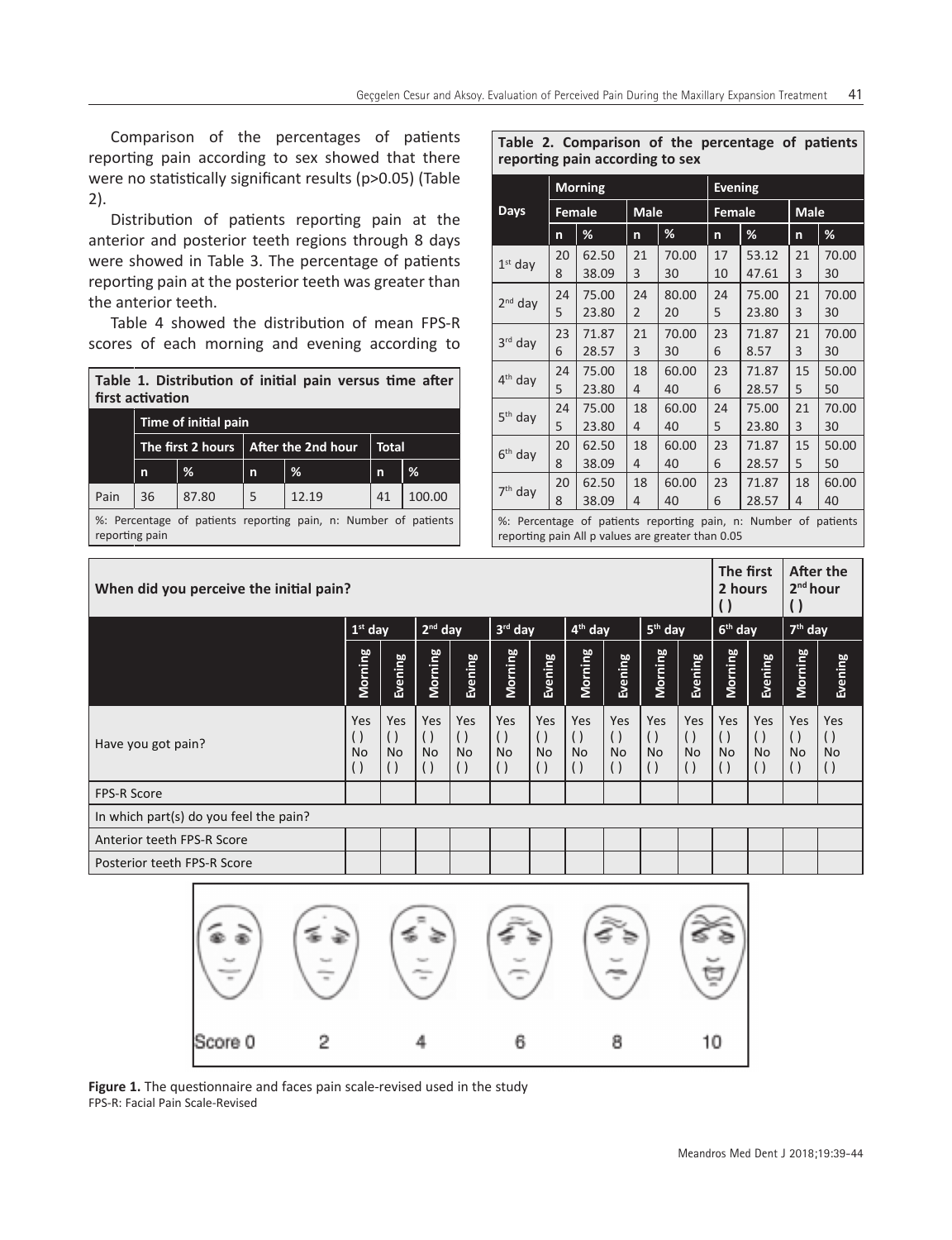sex. At the anterior teeth, there were no statistically significant results between the mean FPS-R scores regarding to each morning and evening for female and male subjects (p>0.05). At the posterior teeth, there were statistically significant results between the mean FPS-R scores on days 2 and 6 (p<0.05) in the morning and on days 1 and 6 ( $p$ <0.05) in the evening for male patients (Table 4).

| Table 3. Distribution of patients reporting pain through |
|----------------------------------------------------------|
| l the davs                                               |

|                     |                                                                 | <b>Anterior teeth</b> |    |                | <b>Posterior teeth</b> |                |                |       |  |  |  |
|---------------------|-----------------------------------------------------------------|-----------------------|----|----------------|------------------------|----------------|----------------|-------|--|--|--|
| <b>Days</b>         |                                                                 | <b>Morning</b>        |    | <b>Evening</b> |                        | <b>Morning</b> | <b>Evening</b> |       |  |  |  |
|                     | n                                                               | %                     | n  | %              | n                      | %              | n              | %     |  |  |  |
| $1st$ day           | 16                                                              | 25.80                 | 12 | 19.35          | 32                     | 53.54          | 34             | 54.83 |  |  |  |
| $2nd$ day           | 20                                                              | 32.25                 | 24 | 38.70          | 42                     | 67.74          | 38             | 61.29 |  |  |  |
| 3rd day             | 22                                                              | 35.48                 | 24 | 38.70          | 38                     | 61.29          | 40             | 64.51 |  |  |  |
| 4 <sup>th</sup> day | 28                                                              | 45.16                 | 22 | 35.48          | 36                     | 58.06          | 36             | 58.06 |  |  |  |
| $5th$ day           | 26                                                              | 41.93                 | 20 | 32.25          | 34                     | 54.83          | 36             | 58.06 |  |  |  |
| $6th$ day           | 18                                                              | 29.03                 | 18 | 29.03          | 34                     | 54.83          | 30             | 48.38 |  |  |  |
| $7th$ day           | 18                                                              | 29.03                 | 20 | 32.25          | 28                     | 45.16          | 30             | 48.38 |  |  |  |
|                     | %: Percentage of patients reporting pain, n: Number of patients |                       |    |                |                        |                |                |       |  |  |  |

#### reporting pain

#### **Discussion**

Pain is a complex emotion that alters from one individual to another; hence its objective evaluation is difficult. Multiple tools have been used for the measurement of pain intensity or severity (2). Studies have shown that children at 3 years of age and older are capable of understanding the concept of pain and its varying degrees of intensity, if provided with an appropriate device (3,4). The FPS-R was used in the assessment of pain in this study. dos Santos Calderon et al. (22), Hembrecht et al. (23), Wong et al. (24) used FPS-R in their dental studies. It has the advantage of being suitable for use with the most widely used metric scale for scoring (0-10), and conforms closely to a linear interval scale (21).

Previous studies suggest that most patients undergoing this orthodontic procedure report pain, which generally occurs during the initial phase and diminishes thereafter (1-4,19). Therefore, we limited the duration of our study with one week. Twoactivations/day protocol was used, and pain was measured both in the morning and the evening.

Zimring and Isaacson (25) reported that the maximum load produced by any single activation occurs immediately at the time of turning of the jackscrew and begins to dissipate soon thereafter. In this study, most of the patients perceived pain within two hours after first activation.

In this study, the sex of the patient was not a significant factor in reporting pain during RME. This

| Table 4. Distribution of mean faces pain scale-revised scores of each morning and evening according to sex |                                                                                                         |             |                |                        |                       |             |                |             |  |  |  |  |  |  |
|------------------------------------------------------------------------------------------------------------|---------------------------------------------------------------------------------------------------------|-------------|----------------|------------------------|-----------------------|-------------|----------------|-------------|--|--|--|--|--|--|
|                                                                                                            | <b>Mean FPS-R Scores</b>                                                                                |             |                |                        |                       |             |                |             |  |  |  |  |  |  |
| <b>Days</b>                                                                                                | <b>Anterior teeth</b>                                                                                   |             |                | <b>Posterior teeth</b> |                       |             |                |             |  |  |  |  |  |  |
|                                                                                                            | <b>Morning</b>                                                                                          |             | <b>Evening</b> |                        | <b>Morning</b>        |             | <b>Evening</b> |             |  |  |  |  |  |  |
|                                                                                                            | Female                                                                                                  | <b>Male</b> | Female         | <b>Male</b>            | <b>Male</b><br>Female |             | Female         | <b>Male</b> |  |  |  |  |  |  |
| $\vert 1^{\rm st}$ day                                                                                     | 4.14                                                                                                    | 4.20        | 4.02           | 4.00                   | 4.71                  | 5.50        | 4.50           | $5.85^{a*}$ |  |  |  |  |  |  |
| $2nd$ day                                                                                                  | 4.26                                                                                                    | 4.15        | 4.67           | 4.60                   | 4.88                  | $5.80^{a*}$ | 4.93           | 5.05        |  |  |  |  |  |  |
| $3^{rd}$ day                                                                                               | 5.17                                                                                                    | 5.30        | 4.67           | 4.70                   | 5.40                  | 4.45        | 5.19           | 4.85        |  |  |  |  |  |  |
| $4th$ day                                                                                                  | 4.43                                                                                                    | 5.05        | 4.07           | 4.60                   | 4.45                  | 3.90        | 4.43           | 3.90        |  |  |  |  |  |  |
| 5 <sup>th</sup> day                                                                                        | 4.60                                                                                                    | 4.10        | 4.48           | 4.70                   | 4.76                  | 4.30        | 4.83           | 4.30        |  |  |  |  |  |  |
| $6th$ day                                                                                                  | 4.21                                                                                                    | 4.35        | 4.64           | 4.05                   | 4.02                  | $3.65^{b*}$ | 4.52           | $3.65^{b*}$ |  |  |  |  |  |  |
| $7th$ day                                                                                                  | 4.62                                                                                                    | 3.90        | 4.98           | 4.45                   | 3.98                  | 4.35        | 3.95           | 3.95        |  |  |  |  |  |  |
|                                                                                                            | FPS-R: The Faces Pain Scale-Revised, Small letters indicate the differences between the days *: p <0.05 |             |                |                        |                       |             |                |             |  |  |  |  |  |  |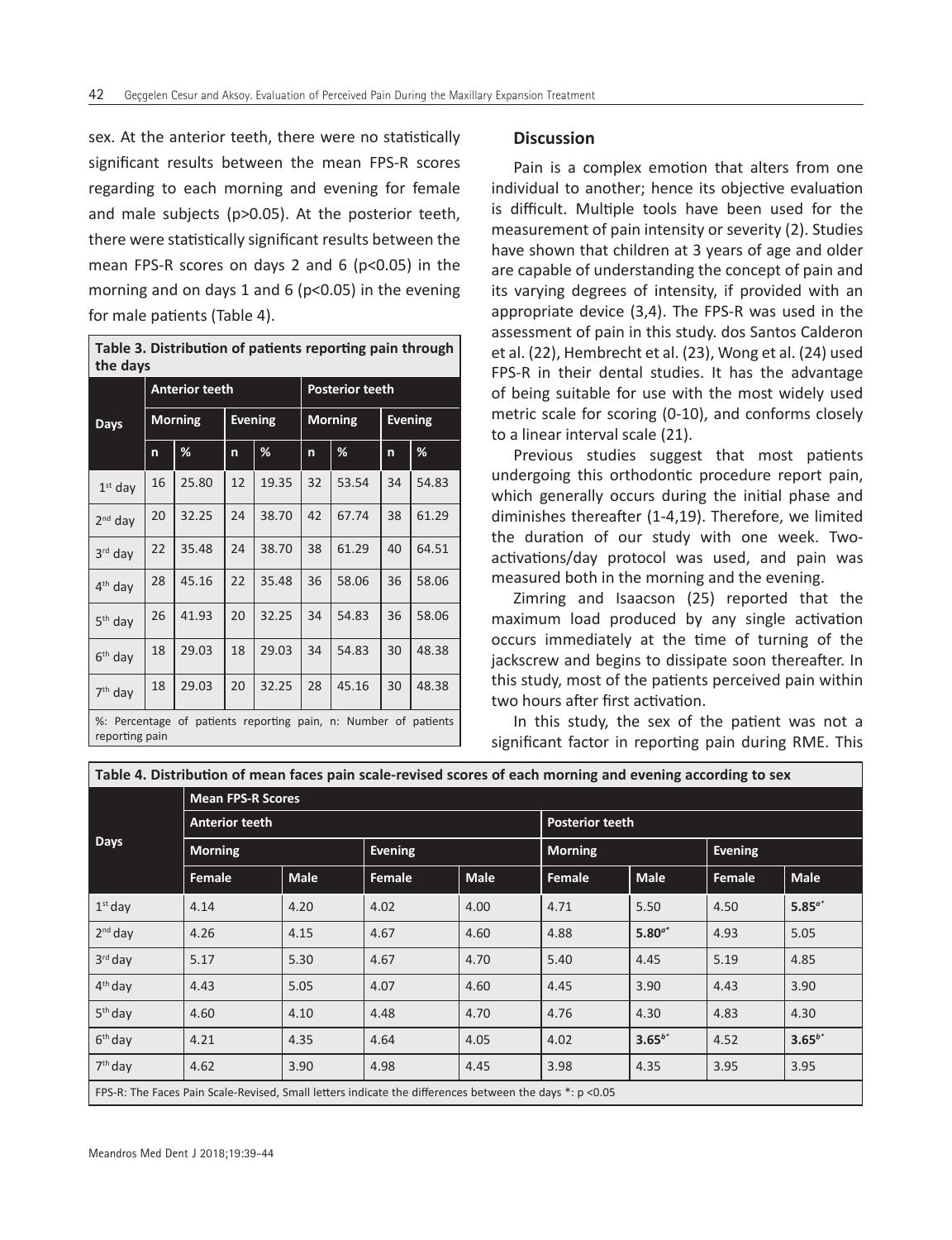finding concurs with the other studies (1,3,13,14). Hogeweg et al. (26) reported that mechanical pain thresholds were not different among boys and girls aged 6-17 years old.

Although the results were not statistically significant, the percentage of patients reporting pain at the posterior teeth was greater than at the anterior teeth. It is logical because the appliance was bonded to the posterior teeth and the expansion pattern during RME results in dentoalveolar expansion (also dental tipping) being larger than skeletal expansion. This finding is in accordance with the findings by Feldmann and Bazargani (1) and Bazargani et al. (27)

It is reported that most patients undergoing RME perceive pain, especially during the early phase of expansion. The maximum levels of pain were reported during the first 5 days with the greatest intensity during the first 3 days and a steadily decreasing amount of pain thereafter. The current results indicated significantly lower levels of pain at the posterior teeth on day 6 than on day 1 and 2 for males. We observed that this pain showed variability among patients. It has been stated that the pain reported by patients does not seem to be directly related to the magnitude of force exerted. It relies heavily on the psychological well being of the individual (28).

# **Conclusion**

• Eighty seven percent of the patients perceived pain in the first two hours.

• No sex discrimination was found among the percentages of patients reporting pain.

• At the posterior teeth, there were statistically significant results between the pain levels on days 2 and 6 in the morning and on days 1 and 6 in the evening for male patients.

• The percentage of patients reporting pain at the posterior teeth was higher than at the anterior teeth.

# **Ethics**

**Ethics Committee Approval:** This study was approved by the Research Ethics Committee of the Süleyman Demirel University with the reference number 72867572-050-1186.

**Informed Consent:** Informed consent was obtained from all patients.

**Peer-review:** Externally peer-reviewed.

#### **Authorship Contributions**

Surgical and Medical Practices: M.G.C., Concept: M.G.C., A.A., Design: M.G.C., A.A., Data Collection or Processing: M.G.C., A.A., Analysis or Interpretation: M.G.C., A.A., Literature Search: M.G.C., A.A., Writing: M.G.C.

**Conflict of Interest:** No conflict of interest was declared by the authors.

**Financial Disclosure:** The authors declared that this study received no financial support.

### **References**

- 1. Feldmann I, Bazargani F. Pain and discomfort during the first week of rapid maxillary expansion (RME) using two different RME appliances: A randomized controlled trial. Angle Orthod 2017; 87: 391-6.
- 2. Gecgelen M, Aksoy A, Kirdemir P, Doguc DK, Cesur G, Koskan O, et al. Evaluation of stress and pain during rapid maxillary expansion treatments. J Oral Rehabil 2012; 39: 767-75.
- 3. Needleman HL, Hoang CD, Allred E, Hertzberg J, Berde C. Reports of pain by children undergoing rapid palatal expansion. Pediatr Dent 2000; 22: 221-6.
- 4. Baldini A, Nota A, Santariello C, Assi V, Ballanti F, Cozza P. Influence of activation protocol on perceived pain during rapid maxillary expansion. Angle Orthod 2015; 85: 1015-20.
- 5. Ten Cate AR, Freeman E, Dickónson JB. Sutural development: structure and its response to rapid expansion. Am J Orthod 1977; 71: 622-36.
- 6. Joviliano P, Junqueira AA, Stabile AC, Leite-Panissi CRA, Rocha MJA. Rapid maxillary expansion causes neuronal activation in brain structures of rats. Brain Res Bull 2008; 76: 396-401.
- 7. Oliver RG, Knapman YM. Attitudes to orthodontic treatment. Br J Orthod 1985; 12: 179-88.
- 8. Čirgić E, Kjellberg H, Hansen K. Discomfort, expectations, and experiences during treatment of large overjet with Andresen Activator or Prefabricated Functional Appliance: a questionnaire survey. Acta Odontol Scand 2017; 2: 1-7.
- 9. Kvam E, Bondevik O, Gjerdet NR. Traumatic ulcers and pain during orthodontic treatment. Community Dent Oral Epidemiol 1989; 17: 154-7.
- 10. Scheurer P, Firestone A, Bürgin W. Perception of pain as a result of orthodontic treatment with fixed appliances. Eur J Orthod 1996; 18: 349-57.
- 11. Almallah MM, Almahdi WH, Hajeer MY. Evaluation of low level laser therapy on pain perception following orthodontic elastomeric separation: A randomized controlled trial. J Clin Diagn Res 2016; 10: ZC23-ZC28.
- 12. Tuncer Z, Ozsoy FS, Ozsoy OP. Self-reported pain associated with the use of intermaxillary elastics compared to pain experienced after initial archwire placement. Angle Orthod 2011; 81: 807-11.
- 13. Minor V, Marris CK, McGorray SP, Yezierski R, Fillingim R, Logan H, et al. Effects of preoperative ibuprofen on pain after separator placement. Am J Orthod Dentofacial Orthop 2009; 136: 510-7.